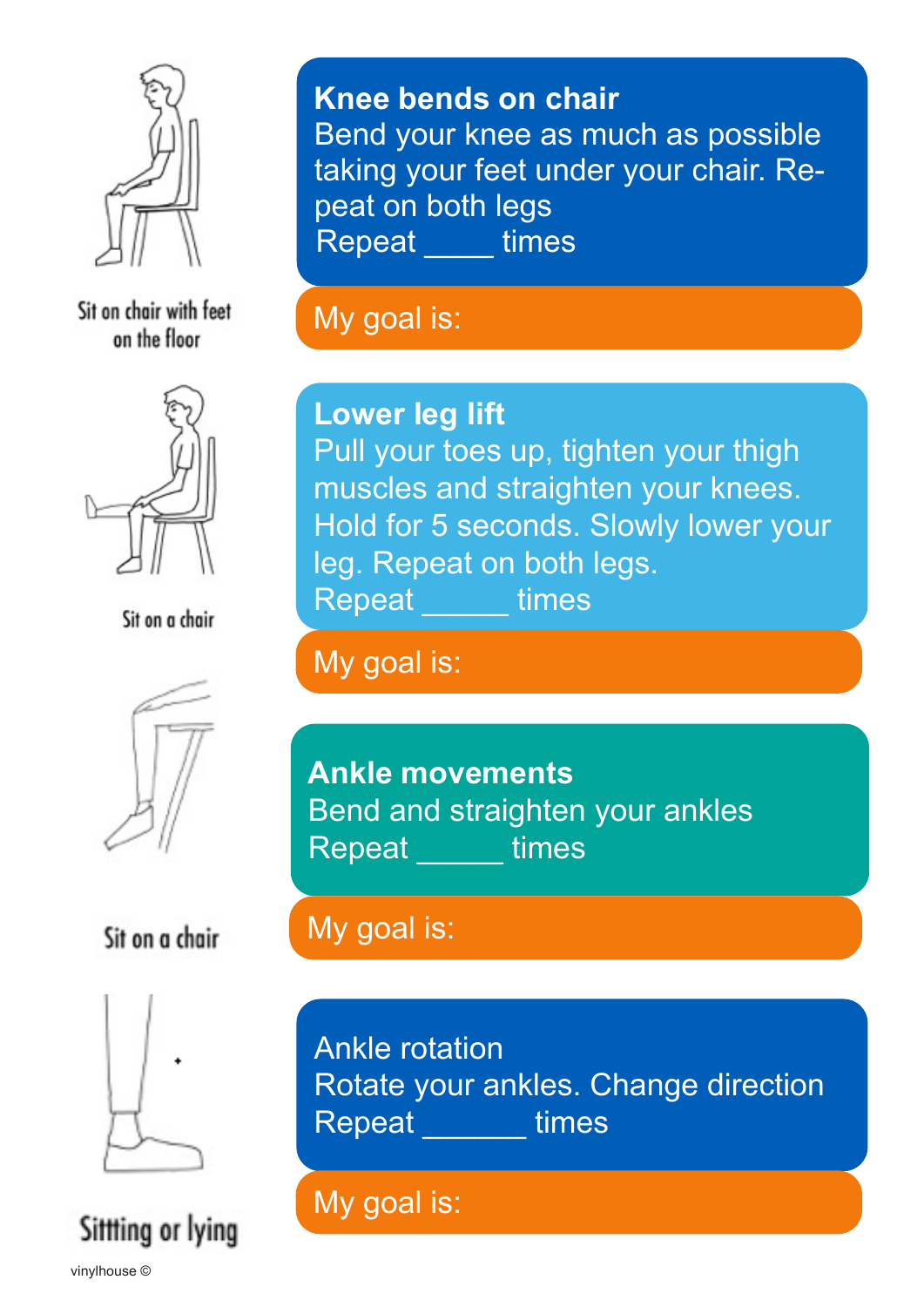



# **Get Dressed**

# **Keep Moving**

# **Chair Exercises**



Your guide to preventing deconditioning and enabling independence for older people

Name:



**British Geriatrics Society Improving healthcare** for older people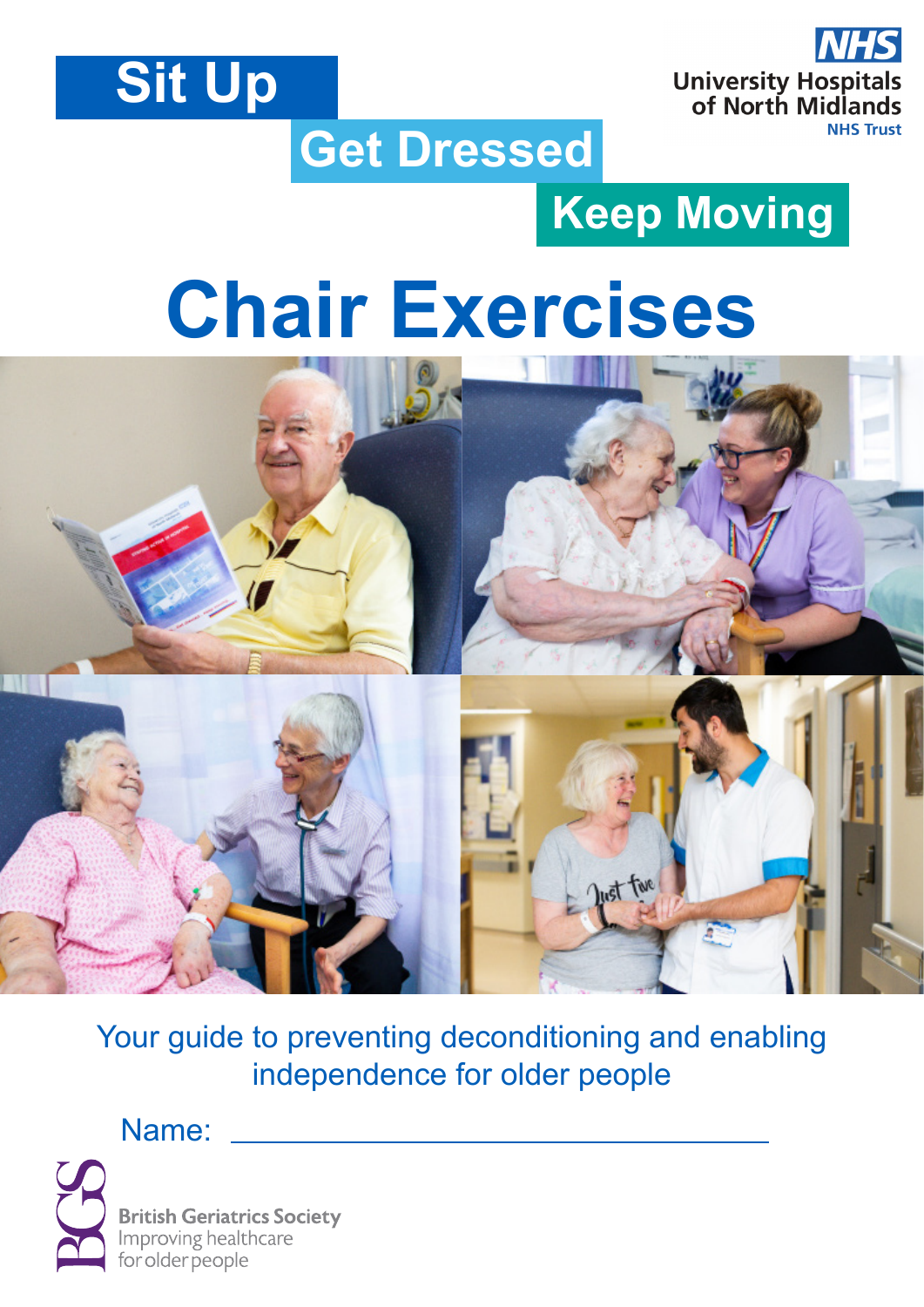Longer periods of inactivity, due to fatigue or illness, result in muscle weakness and slowing of the blood circulating around your body.

These exercises will help to maintain and gain muscle strength, improve blood circulation, help mobility progression and your overall recovery.

A member of the therapy team will teach you these exercises, and set goals with you on how often to complete them. Goals will be reviewed as you progress. Once you have been taught these exercises, you should be able to complete them on your own, with another member of ward staff, or your visitors.

If you notice any new aches and pains, or worsening of existing pains, please stop these exercises and inform a member of the staff on the ward.

We recommend continuing these exercises at home to help maintain your strength, range of movement and mobility.



Sitting in a chair



My goal is:



**Sit or Stand** 

**Shoulder Rolls**  Roll your shoulders in both directions Repeat times

My goal is: